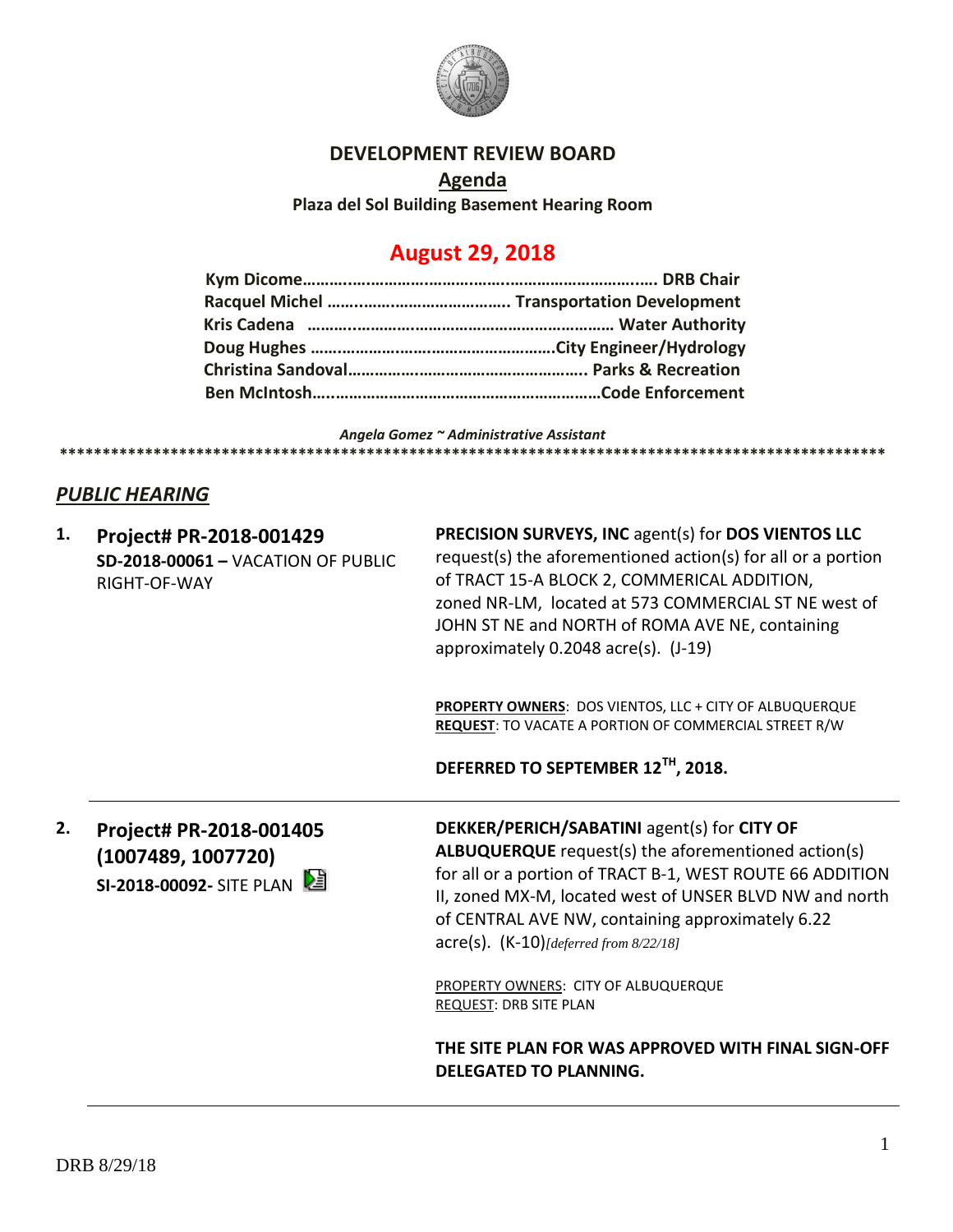| 3. | Project# PR-2018-001395<br>VA-2018-00080 - VARIANCE<br>SD-2018-00046 - PRELIMINARY/FINAL<br>plat Nei Nei                                                                       | <b>DUFF WESTBOOK</b> request(s) the aforementioned action(s)<br>for all or a portion of LOT 1, LANDS OF LIPMAN-TRAVER,<br>BEING A REPLAT OF TRACTS 63-B AND 65, TRACTS 67-B AND<br>67-A-2, 67-C-2 AND 67-D AS SHOWN ON MIDDLE RIO<br>GRANDE CONSERVANCY DISTRICT MAP NO. 31, zoned R-A,<br>located on GRIEGOS ROAD NW between GUADALUPE TRAIL<br>NW and SAN YSIDRO ST NW, containing approximately<br>0.6002 $\text{acre}(s)$ . (F-13) [deferred from 8/22/18] |
|----|--------------------------------------------------------------------------------------------------------------------------------------------------------------------------------|----------------------------------------------------------------------------------------------------------------------------------------------------------------------------------------------------------------------------------------------------------------------------------------------------------------------------------------------------------------------------------------------------------------------------------------------------------------|
|    |                                                                                                                                                                                | PROPERTY OWNERS: WESTBROOK DUFF & COLBERT CECILY<br>REQUEST: VARIANCE TO DPM STANDARDS + PP/FP APPROVAL                                                                                                                                                                                                                                                                                                                                                        |
|    |                                                                                                                                                                                | THE VARIANCE WAS APPROVED. THE PRELIMINARY/FINAL<br>PLAT WAS APPROVED WITH FINAL SIGN OFF DELEGATED<br>TO PLANNING FOR UTILITIES SIGNATURES AND TO<br><b>RECORD.</b>                                                                                                                                                                                                                                                                                           |
| 4. | Project# 1010656<br>18DRB-70160 - PRELIMINARY PLAT<br>18DRB-70161 - SITE DEVELOPMENT PLAN<br>FOR BUILDING PERMIT<br>18DRB-70162 MINOR - TEMP DEFR SWDK<br>CONST <sup>2</sup> 2 | THE GROUP agent(s) for PASHTOON KHALID A & NAFEESA<br>request(s) the above action(s) for all or a portion of LOTS<br>28-30, BLOCK 30, NORTH ALBUQUERQUE ACRES Unit B<br>TRACT A, zoned NR-BP (SU-2/IP), located on WILSHIRE AVE<br>NE between SAN PEDRO DR NE and LOUISIANA BLVD NE,<br>containing approximately 3 acre(s). (C-18)[Deferred from 6/6/18,<br>6/27/18, 7/18/18, 8/8/18, 8/29/18]                                                                 |
|    |                                                                                                                                                                                | DEFERRED TO SEPTEMBER 12TH, 2018.                                                                                                                                                                                                                                                                                                                                                                                                                              |
| 5. | Project# 1011282<br>17DRB-70166 - MAJOR - SITE<br>DEVELOPMENT PLAN/ SUBDIVISION<br>17DRB-70168 - MAJOR - SITE<br>DEVELOPMENT PLAN/ BUILDING PERMIT                             | <b>ANDERSON WAHLEN &amp; ASSOCIATES agents for WEST</b><br><b>SEVENTY LLC</b> request the referenced/above actions for<br>Unplatted Tracts in the Northwest Quarter of Section 15/<br>Township 11 North/ Range 2 East/ NW1/4 S15 T11N R2E,<br>zoned NR-BP (SU-2/VHRC), located on the west corner of<br>PASEO DEL NORTE NW and UNSER BLVD NW containing                                                                                                        |
|    | [TO BE DEFERRED TO<br>NOVEMBER 29, 2018 AT THE                                                                                                                                 | approximately 33 acres. (C-10) [Deferred on 7-12-17, 8/16/17,<br>10/4/18, 12/13/17]                                                                                                                                                                                                                                                                                                                                                                            |
|    | <b>APPLICANT'S REQUEST PRIOR TO THE</b><br><b>HEARING]</b>                                                                                                                     | DEFERRED TO NOVEMBER 29TH, 2018.                                                                                                                                                                                                                                                                                                                                                                                                                               |
|    | <b>MINOR CASES</b>                                                                                                                                                             |                                                                                                                                                                                                                                                                                                                                                                                                                                                                |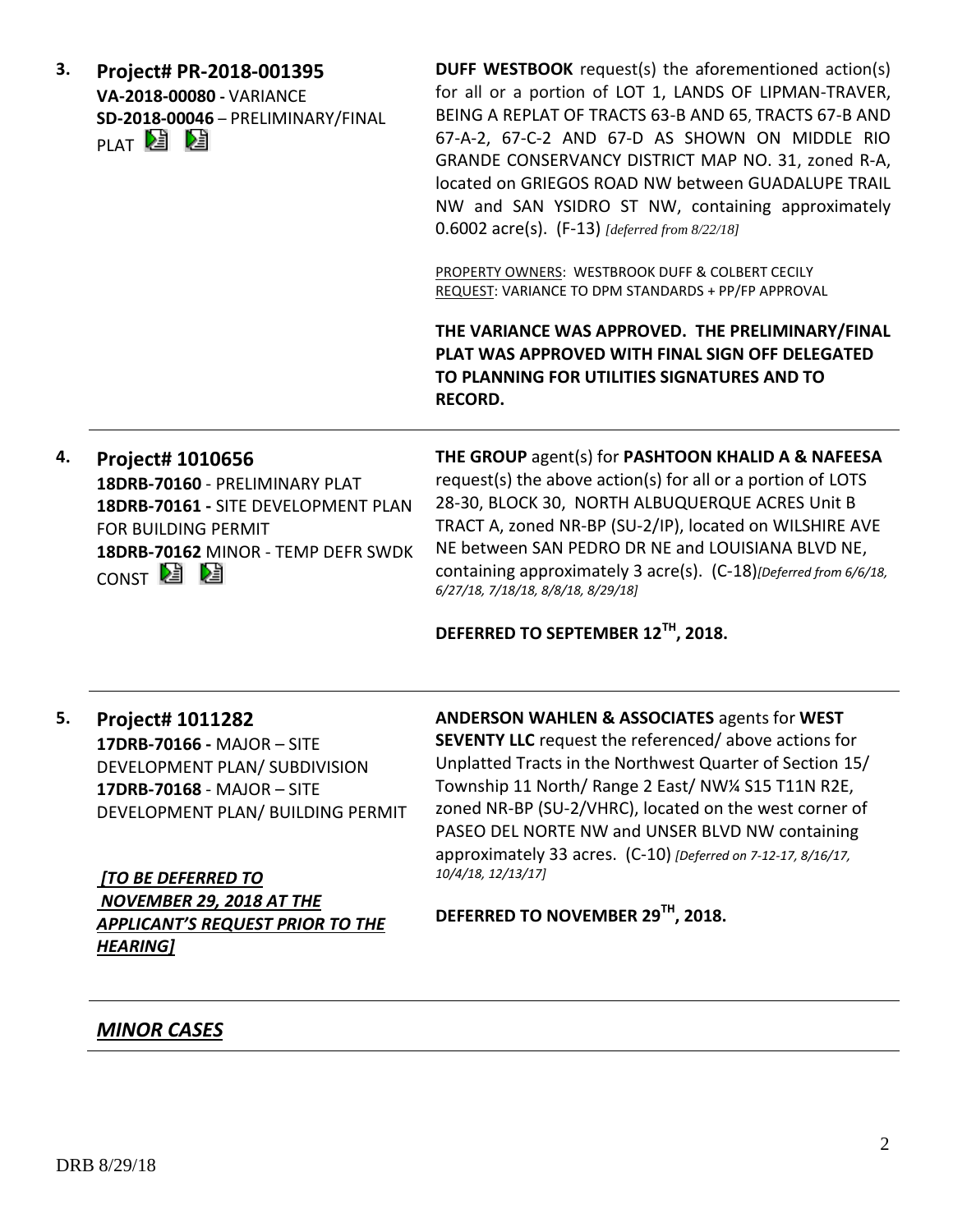| 6. | Project# PR-2018-001346<br>(1000682)<br>SD-2018-00072- PRELIMINARY/FINAL<br>PLAT <sup>D</sup>          | ARCH + PLAN LAND USE CONSULTANTS agent(s) for VMOD<br>LLC request(s) the aforementioned action(s) for all or a<br>portion of LOTS 1-6 & 29 BLOCK 29 UNIT B, NORTH<br>ALBUQUERQUE ACRES, zoned NR-BP, located on ALAMEDA<br>BLVD NE east of SAN PEDRO DR NE and north of SIGNAL<br>AVE NE, containing approximately 5.6 acre(s). (C-18)<br>PROPERTY OWNERS: V MOD LLC/ADIL AND HUMA RIZVI<br>REQUEST: REPLAT OF 7 EXISTING LOTS TO 5 LOTS<br><b>INDEFINITELY DEFERRED.</b>                                                                                                   |
|----|--------------------------------------------------------------------------------------------------------|-----------------------------------------------------------------------------------------------------------------------------------------------------------------------------------------------------------------------------------------------------------------------------------------------------------------------------------------------------------------------------------------------------------------------------------------------------------------------------------------------------------------------------------------------------------------------------|
| 7. | Project# PR-2018-001438<br>(1004355)<br>SD-2018-00064 - INFRASTRUCTURE<br>IMPROVEMENTS AGREEMENT (IIA) | WILSON & COMPANY agent(s) for KB HOME OF NEW<br><b>MEXICO INC.</b> request(s) the aforementioned action(s) for<br>all or a portion of UNIT 2, VISTA VIEJA SUBDIVISION, zoned<br>R-1B, located on south of SCENIC RD NW between VISTA<br>TERRAZA DR. NW and ATRISCO DRIVE NW, containing<br>approximately 40.858 acre(s). (D-09)<br><b>PROPERTY OWNERS: KB HOMES OF NM</b><br><b>REQUEST:</b><br><b>EXTENSION</b><br>OF<br>INFRASTRUCTURE<br><b>IMPROVEMENTS</b><br><b>AGREEMENT (IIA)</b><br>A ONE YEAR INFRASTRUCTURE IMPROVEMENTS<br><b>AGREEMENT (IIA) WAS APPROVED.</b> |
| 8. | Project# PR-2018-001469<br>(1007971)<br><b>SD-2018-00071-EXTENSION OF</b><br>PRELIMINARY PLAT          | GUY JACKSON agent(s) for MARCELLA HOEHNE, VIOLA<br><b>ULIBARRI</b><br><b>MELCOR</b><br><b>ZAMORA</b><br>request(s)<br>$\ddot{}$<br>the<br>aforementioned action(s) for all or a portion of LOT 2,<br>LANDS OF DELLA P. SANCHEZ, zoned R-1C, located at 230<br>CARSON RD NW east of the ALAMEDA DRAIN and west of<br>RIO GRANDE BLVD NW, containing approximately 1.64<br>$\arccos(5)$ . $(J-12)$<br>PROPERTY OWNERS: HOEHNE MARCELLA & ULIBARRI VIOLA &<br><b>ZAMORA MELCOR</b>                                                                                             |
|    |                                                                                                        | <b>REQUEST: EXTENSION OF PRELIMINARY PLAT</b><br>THE ONE YEAR EXTENSION OF PRELIMINARY PLAT WAS<br><b>APPROVED.</b>                                                                                                                                                                                                                                                                                                                                                                                                                                                         |

## *SKETCH PLAT*